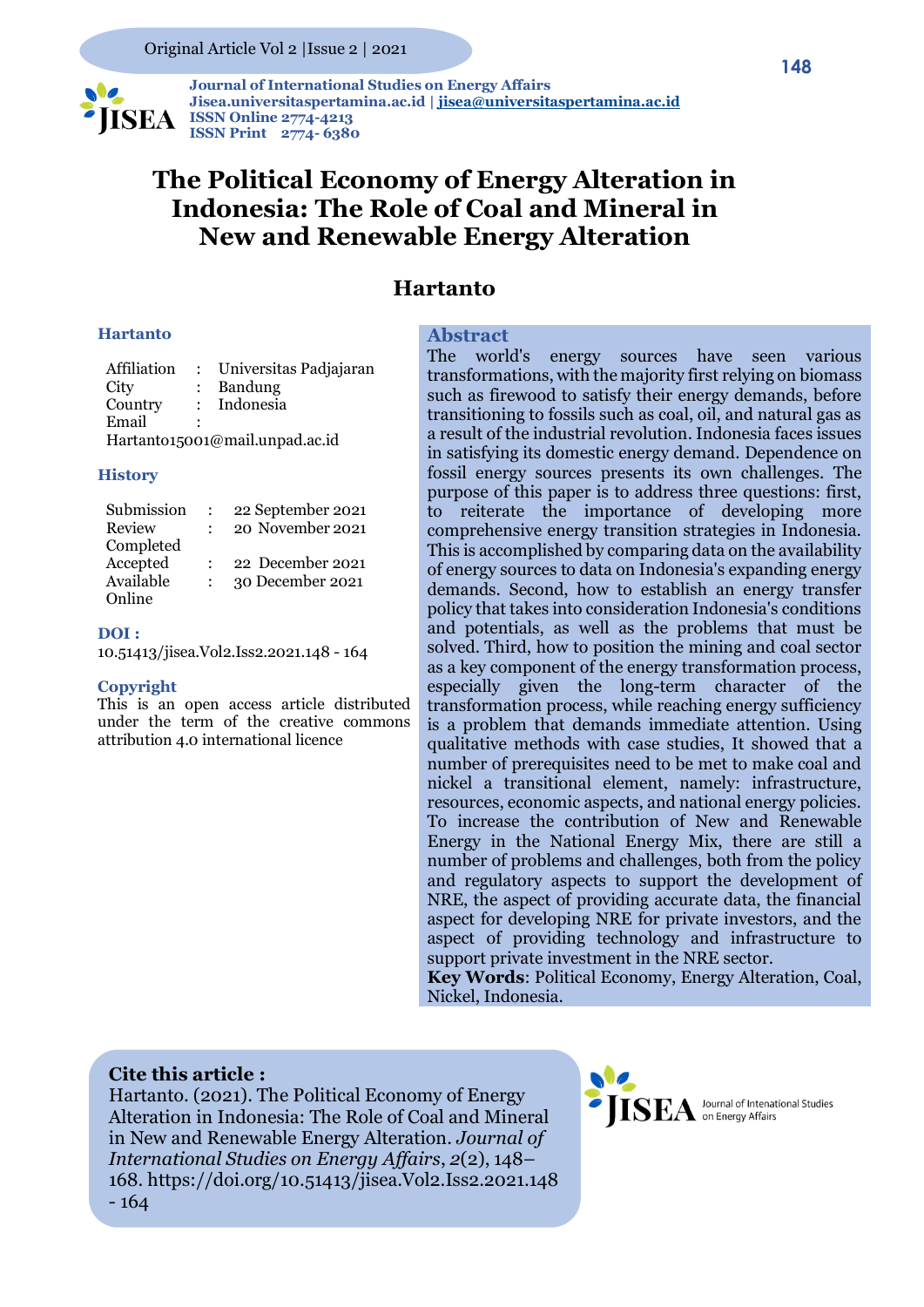

### **INTRODUCTION**

In recent years, the notion of "sustainable development" has grown in popularity. Unlike past development conceptions, this one has begun to be addressed with a greater emphasis on environmental considerations (Rozali, R., Mostavan, A., & Albright, S., 1993: p. 173). In contrast, one of the most critical components in attaining sustainable development is energy (Khan, H., Khan, I., & Binh, T. T., 2020: p. 859). The world's energy sources have seen various transformations, with the majority first relying on biomass such as firewood to satisfy their energy demands, before transitioning to fossils such as coal, oil, and natural gas as a result of the industrial revolution in the 1900s (Pertamina, 2020). Industrial activities and utilization of natural resources that occur continuously will cause negative externalities to the environment in the form of pollution and environmental damage. Externalities occur when a person carries out an activity that has an impact on others, both in the form of benefits and external costs that do not require an obligation to receive or pay for it. One of the negative externalities for the environment due to economic growth is climate change which has become a world issue (Astuti, 2015: p. 50).

According to preliminary assessments, Indonesia, like other rising market nations, faces issues in satisfying its domestic energy demand (Winanti, et. al: 2019). Indonesia's energy demands are fast growing as growth and industrialization proceed, and this trend is expected to continue. According to the most recent data from Sritrisniawati, et. al (2022), the percentage of Indonesia's energy consumption increased by an average of 3% per year from around 99 Mtoe in 1990 to 237 Mtoe in 2019. Indonesia's primary energy consumption per capita grew by 1.5 percent each year, from 0.71 Tonnes Oil Equivalent (toe)/capita in year 2010 to 0.76 toe/capita in year 2015. So far, fossil energy sources such as oil, natural gas, and coal have fulfilled 91.45 percent of the rise in energy consumption demands (National Energy Council, 2019: p. 7).

Indonesia, on the other hand, has pledged to reduce greenhouse gas emissions by 26-41 percent (26 percent by self-funding and 41 percent with aid from foreign/donor nations). It was established during the presidency of President Susilo Bambang Yudhoyono by Presidential Regulation No. 6 of 2011 addressing the National Action Plan for Reducing Greenhouse Gas Emissions. Then, President Joko Widodo reaffirmed his goal to decrease emissions by 29-41 percent by 2030. The commitment to 2030 was confirmed with the passage of Law No. 16 of 2016 on the Ratification of the Paris Agreement to the United Nations Framework Convention on Climate Change (Paris Agreement on the United Nations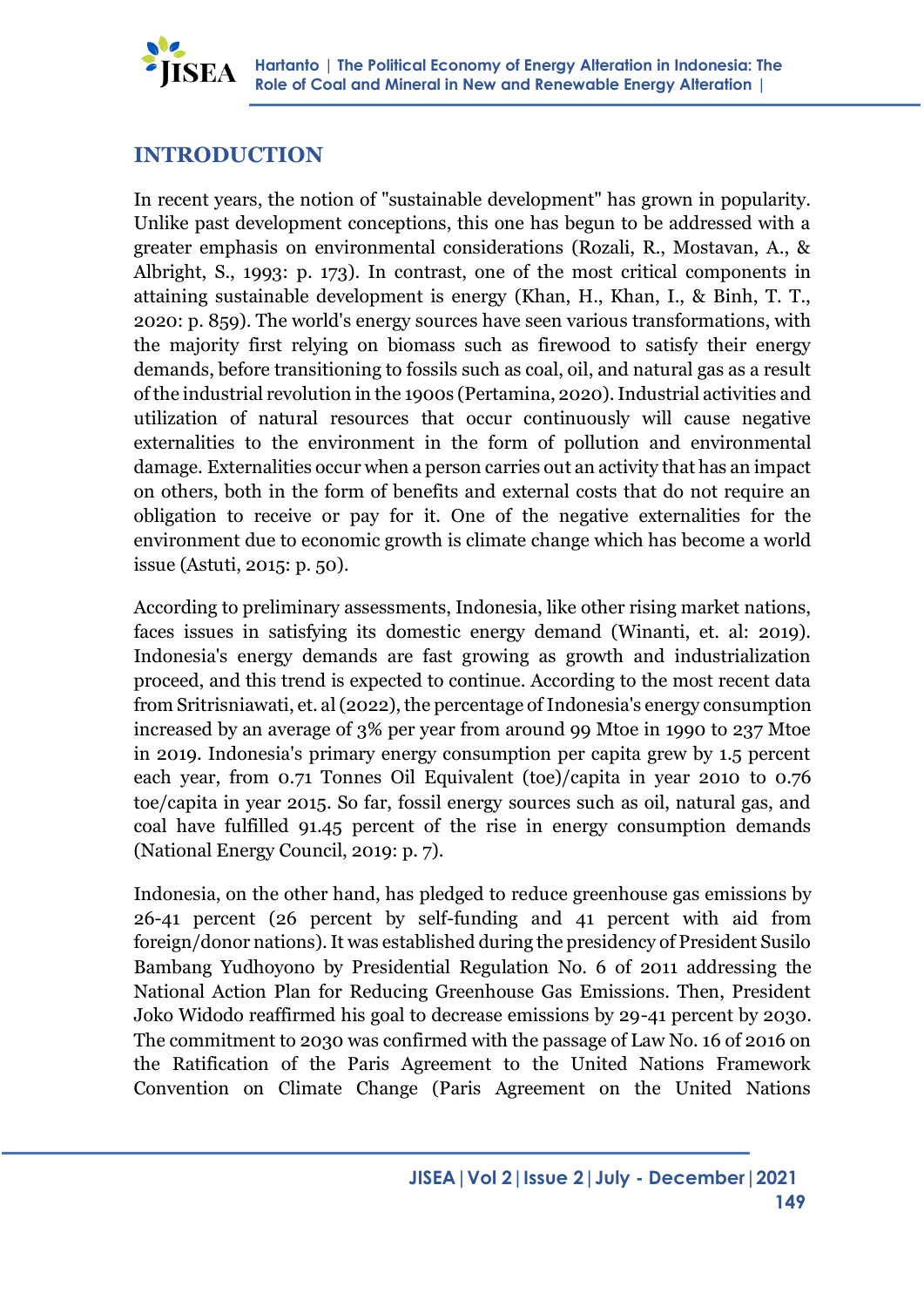

Framework on Climate Change). Indonesia is the world's sixth largest emitter nationally (Andersen et al, 2016: p. 31).

Dependence on fossil energy sources presents its own challenges. First, considering that the availability of petroleum is no longer reliable, the fulfillment of the energy demand for oil is met through imports, thereby contributing to Indonesia's trade balance deficit. Second, Indonesia is rich in renewable energy resources such as geothermal, biodiesel, diesel, wind, and hydro. However, the potential of renewable energy resources has not been optimized to meet national energy needs. Third, the fulfillment of national energy needs must be placed in the context of the energy alteration process or the transition from fossil energy to renewable energy.

In order to achieve sustainable development, we must address the issues of economic growth and reliance on fossil fuels. The purpose of this paper is to address three questions: first, to reiterate the importance of developing more comprehensive energy transition strategies in Indonesia. This is accomplished by comparing data on the availability of energy sources to data on Indonesia's expanding energy demands. Second, how to establish an energy transfer policy that takes into consideration Indonesia's conditions and potentials, as well as the problems that must be solved. Third, how to position the mining and coal sector as a key component of the energy transformation process, especially given the longterm character of the transformation process, while reaching energy sufficiency is a problem that demands immediate attention.

### **METHOD**

The author built a research design using qualitative methods with case studies. Qualitative writing methods present a form of data collection and analysis that focuses on emphasizing and understanding meaning. The data collected comes from official documents and other supporting documents. The author in this method makes interpretations of what he sees, hears, and understands (Edmonds and Kennedy, 2017: p. 141), based on research questions, conceptual framework and research design. The author then examined the collected data to identify patterns and themes. Through this qualitative study, readers are expected to gain valuable insights into this case.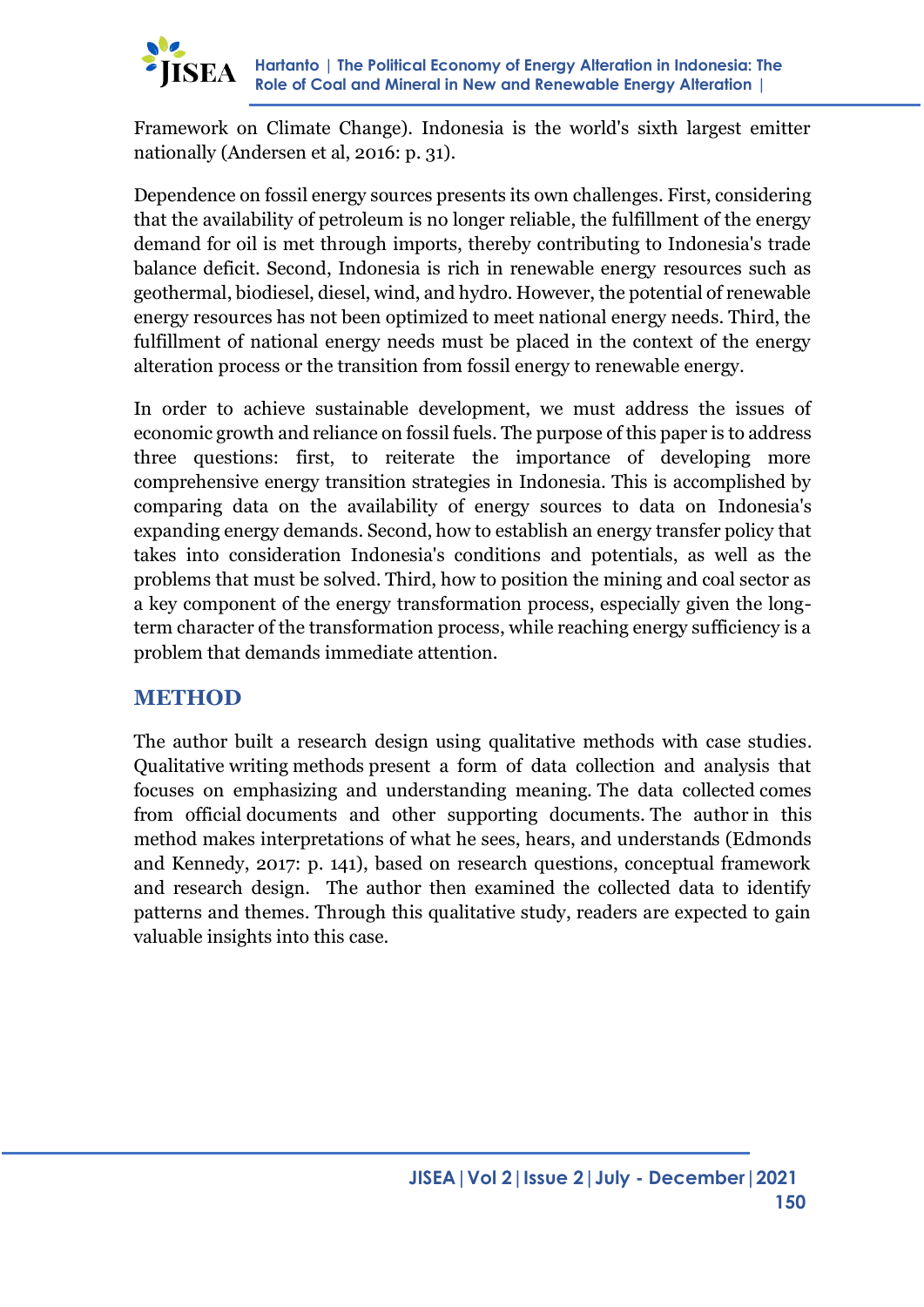

### **THEORETICAL FRAMEWORK**

## **Energy Alteration**

There is no firm or universal definition of what is meant by an energy alteration. One of the most basic definitions of energy alteration is "... a shift in an energy system, generally to a specific fuel source, technology, or primary mover.." (Sovacool, 2016: p. 203). However, the energy alteration can also be interpreted in a broader sense, which "...includes technological shifts as well as the resulting "constellation of energy inputs and outputs involving suppliers, distributors, and end users, as well as institutions of regulation, conversion, and trade.... or structural changes in the way energy services are delivered" (Sovacool, 2016: p. 203). The word energy alteration is also frequently used to refer to energy transformation or energy revolution, both technologically and socially, which focuses on increasing access to energy. The term alteration energy is also often associated with energy transformation or energy revolution, both technologically and socially, which focuses on expanding access to energy that is sometimes scarce. (Sovacool, 2016: p. 203).

The literature review on energy alteration can be divided into two main perspectives, namely energy alteration as a 'socio-technical alteration' (Kern & Markard, 2016) and energy alteration in the perspective of 'energy democracy' (Burke and Stephens, 2017; 2018). As a 'socio-technical alteration', energy alteration does not only require broader technological innovation (Kern & Markard, 2016) but also considers the socio-economic impact of the alteration process. This perspective, also known as the 'Socio-Technical Energy Alteration' (STEA) model, appears to criticize the energy alteration model which tends to ignore social factors and socio-political dynamics and the involvement of these aspects in the alteration process (Li, Francis. GN, Trutnevyte, E. and Strachan, N. (2015).

Furthermore, this model argues that energy alteration is not only about how to improve technological capabilities and capacities but also requires a more comprehensive understanding of changes in the economic, political, institutional and cultural aspects of the alteration process (Berkhout, F., Marcotullio, P. ., and Hanaoka, T. (2012). In other words, this model also emphasizes the importance of adopting a wider system in the energy alteration process which includes not only technological aspects but also social and institutional elements (Li, Francis. GN, Trutnevyte, E. and Strachan, N., 2015) Based on this STEA model, there are at least three main elements that can support the success of the energy transition, namely: policy interventions based on scientific evidence, conceptualization of the behaviour of individuals and dominant actors in policy making, and assessment on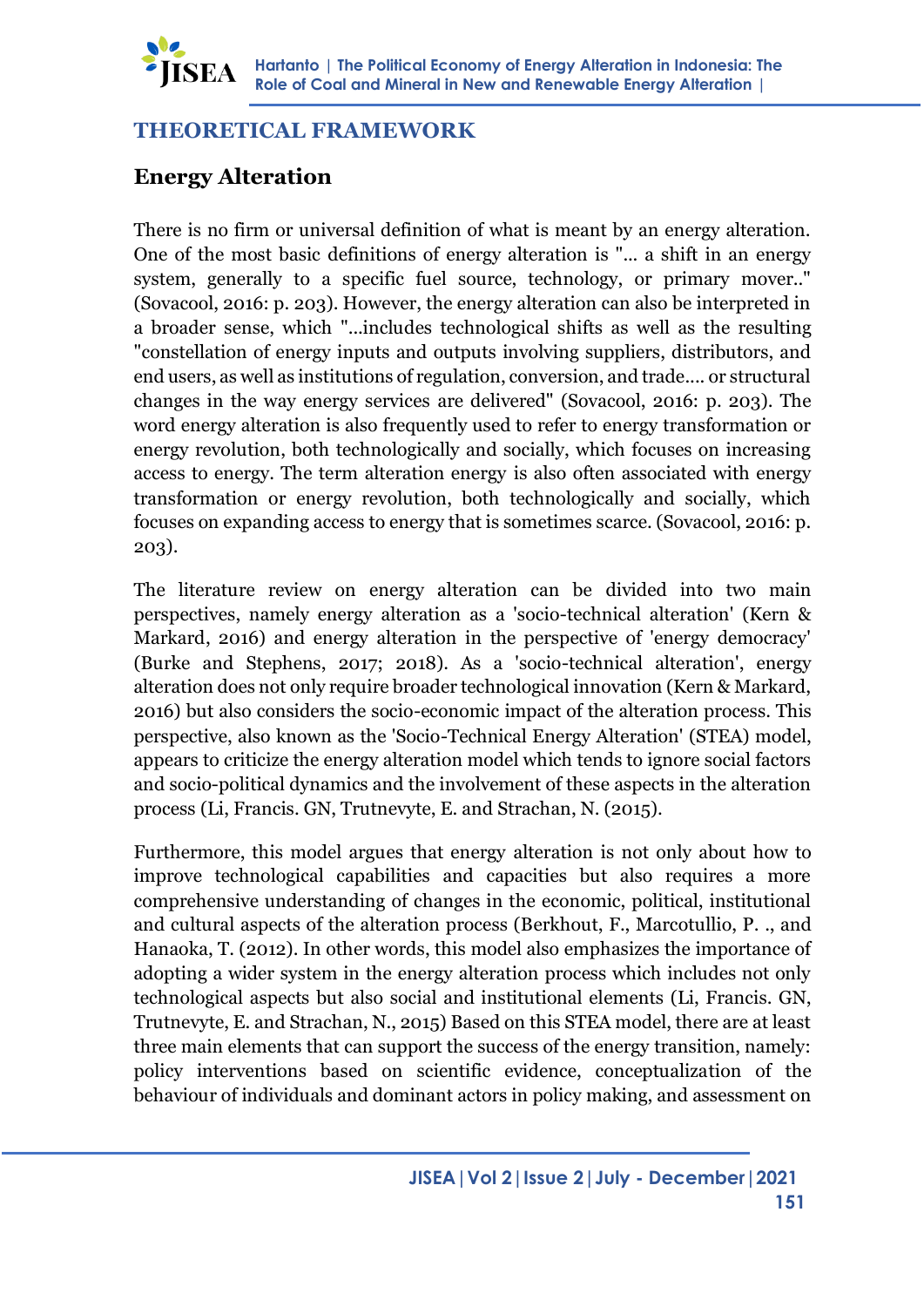

the normative goals to be achieved by me through the adoption of new technologies and the dynamics that accompany them (Li, Francis. G. N., Trutnevyte, E. and Strachan, N., 2015: p. 7).

A number of scholars have created the model to supplement the current STEA Model by incorporating larger societal movements in the energy transition process. To be effective, the energy transformation process necessitates what is known as 'energy democracy.' Born from social movements in developed countries fighting for issues related to climate change and the environment, 'energy democracy' is a new concept that attempts to integrate policies related to social justice and economic equality in the transition to renewable energy (Burke and Stephens, 2017: p.35). According to Burke and Stephens (2017: p. 37), in the context of 'energy democracy,' the transition to 100 percent renewable energy is also an effort to combat the dominance of fossil energy sources.

According to Burke and Stephens (2017: p. 37), the transition to 100 percent renewable energy is also an endeavour to combat the dominance of fossil energy sources and to reclaim control of the energy sector by the wider community and the public. Energy sector restructuring may also be seen as an endeavour to encourage a more democratic process, justice, and social inclusion, as well as a more sustainable environment. In essence, democratic energy highlights the critical role of communities and social movements in achieving community-based sustainable energy (Burke and Stephens, 2018). Proponents of 'energy democracy' claim that without a broader societal reorganization of power relations that is now taking place, the energy transition would merely prolong an unjust system, reinforce dominating players, and continue to marginalize those who have been marginalized in society. Managing the Energy Sector (Burke and Stephen, 2018: pp. 79-80). As a result, the energy transition to new and renewable energy is viewed as a political process and struggle with two key goals: achieving renewable energy while enhancing democracy.

This study adopts a view of energy transition that differs from the two traditions; nonetheless, numerous changes must be made in light of Indonesia's socio-political dynamics. As a result, in order to comprehend Indonesia's energy transition, this study will also employ an international political economy (IPE) approach. As previously said, the energy transition is a process driven by the interplay of political and economic elements that cannot be divorced from the context of global events.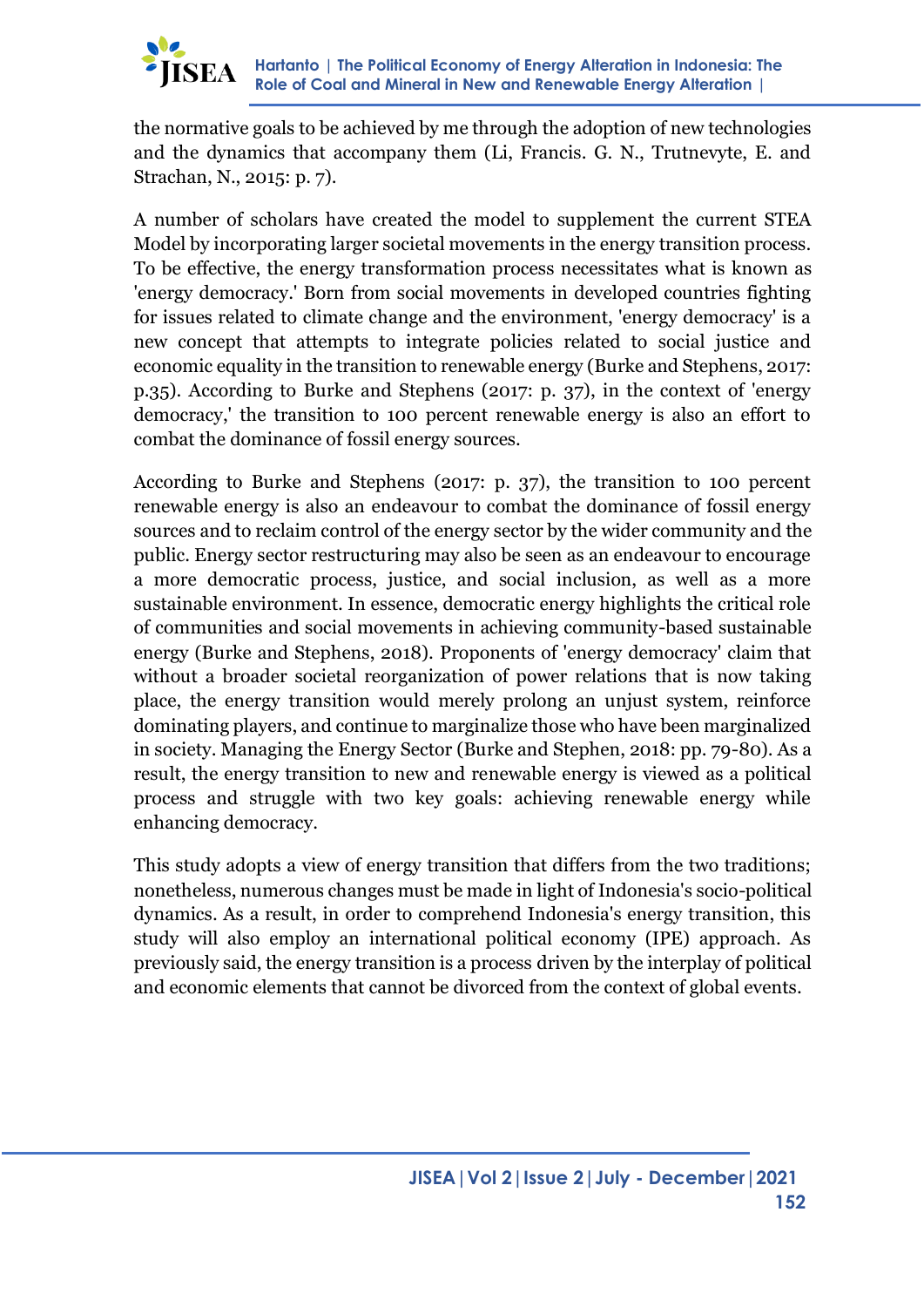## **International Political Economy Approach on Energy**

### **Alterations**

IISEA

According to Van de Graaf et. al (eds), (2016), the International Political Economy (EPI) approach will be useful in understanding the energy alteration process in Indonesia for at least the following three main reasons:

- 1) In understanding energy alteration, the EPI approach emphasizes the importance of political aspects and the role of dominant actors in the energy industry. These actors are not only multinational companies and various international organizations (established by both state and non-state) but also the so-called epistemic communities engaged in environmental issues. These actors control key resources and therefore have the ability to advance their interests at national and international levels.
- 2) The EPI approach underscores the interests of domestic actors which are not only diverse but also competing with each other. Therefore, in formulating its national policy on energy alteration, the government of a country is influenced by considerations and calculations of various interests of dominant domestic actors. The interests of these actors influence the decisions taken, for example related to targets and priorities in the alteration process, the development of appropriate technology, as well as the institutional design that is formed.
- 3) In the EPI approach, energy alteration is also concerned with the question of who benefits and loses in the process or what is known as the "distributional consequences of transitions". In this context, to a certain degree, energy alteration in the EPI approach is close to the idea of "energy democracy" which also emphasizes the importance of energy alteration as a change in configuration and energy management that is more equitable or "just transition".

Using the EPI approach, energy alteration is defined in the Indonesian context as the transition of energy from fossil sources, including associated technologies, to cleaner, renewable, and more sustainable energy. The primary goal of this change is to ensure national energy security, which involves ensuring the availability, ease of access, and affordability of energy sources for the general public. With this interpretation, it is clear that the transition from fossil energy to new and renewable energy is a long-term political process. Several conditions are required for this process. First, political will, which is represented in a country's skill and resilience in devising and executing policies, as well as the presence of institutions to supervise the change process. Second, the ability of the state related to mastery of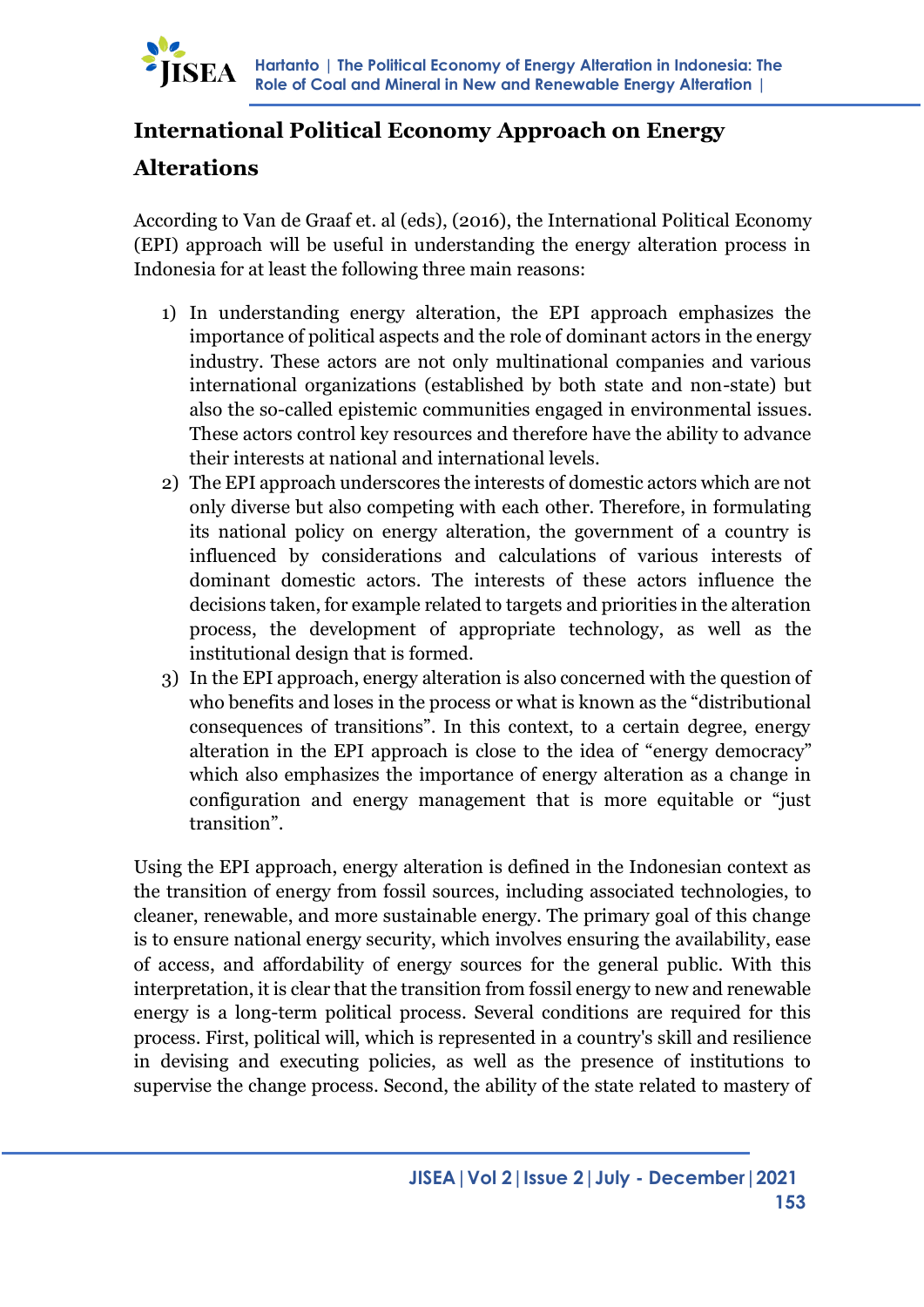

technology, financial capacity and its ability to develop innovation. Third, it's not only the availability and capacity of the country's non-renewable energy sources, but also its ability to manage and process sources into usable energy. Fourth, which is no less important, energy alteration requires social acceptance or strong support from the wider community.

In the energy alteration process, several strategies are needed that are adapted to the conditions of each country. The most ideal strategy is that the energy alteration process is carried out by making a direct transition from fossil energy sources to new and renewable energy sources. This strategy not only requires a strong political will from the government and a large amount of social support and acceptance from the community. However, this strategy is only possible if all the previously mentioned requirements are met. Considering the existing conditions, it is almost impossible for this kind of process to be carried out. Even if a country has all the requirements it has, there are obstacles related to the characteristics of (New and Renewable energy) NRE that make the alteration process difficult. For example, NRE production is still very volatile depending on natural conditions, while electricity demand tends to be stable and even continues to increase, thus requiring a more stable energy supply guarantee.

Furthermore, the majority of NRE manufacturing is currently small-scale and can only service local demands. To expand the use of NRE, it is required to develop it in large-scale manufacturing, which, of course, necessitates infrastructure, not only in the production process but also in distribution so that it can be utilized broadly. Furthermore, the features of some NRE sources that must be used promptly necessitate the need of equipment that can transform or at least store them. Another issue confronting NRE manufacturing is societal acceptability. In certain regions, they are still rejected by the community, whether for concerns of security, myths, or the rise of land conflicts.

As a result, before entirely transitioning to NRE, a more viable option to execute is to optimize the most accessible and ecologically benign fossil energy sources as part of the energy mix. The plan in this context is aimed to secure sufficient supply to full-fill energy demands before NRE can be employed as a vast, economical, largescale, and inexpensive energy source. In terms of availability, given that Indonesia can no longer rely on the supply of petroleum energy sources, coal and nickel for batteries from our abundant deposit has the potential to become energy alteration.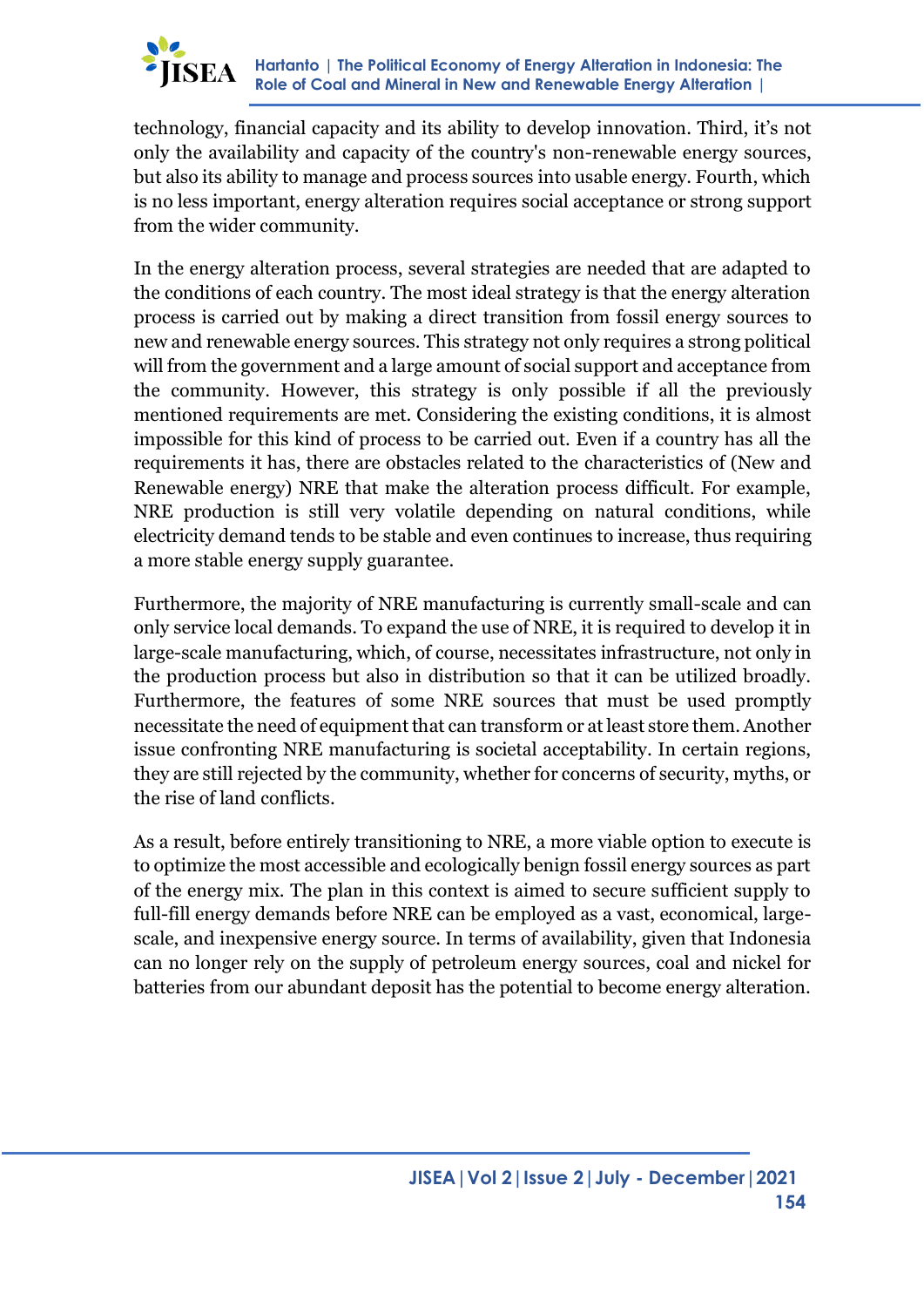

### **RESULTS AND DISCUSSIONS**

### **The Role of Coal in New and Renewable Energy Alteration**

Indonesia is one of the top coal producers with an export amount of 80 percent of total coal output and the level of domestic coal consumption in power plants (PLTU) is about 95 million tons in 2020. Coal's potential in Indonesia is still quite big, thus it is still reasonable to rely on it as a driving factor in the economy. However, in the future, the coal industry must innovate in order to comply with the Paris Agreement, which calls for a reduction in greenhouse gas emissions. The challenge is to grow the downstream coal sector, which includes coal gasification, coal liquefaction, and coal quality improvement. The government also through Omnibus law will provide non-fiscal incentives for coal development such as granting mining permits, and fiscal with royalties of up to 0 percent to boost the economy of coal downstreaming, with these efforts the coal market share is still bright in the next 20 years (Yasin, C. M., Yunianto, B., Sugiarti, S., & Hudaya, G. K., 2021: p. 2).

| No. | Downstream<br><b>Products</b>              | Challenge                                                                                                                                                                                  | <b>Policy Proposals</b>                                                                                                                     |
|-----|--------------------------------------------|--------------------------------------------------------------------------------------------------------------------------------------------------------------------------------------------|---------------------------------------------------------------------------------------------------------------------------------------------|
| ı   | <b>Gasification of DME</b><br>and Methanol | <b>Big investment</b><br>The price of DME must be able to<br>compete with subsidized LPG                                                                                                   | - Providing subsidies for DME, if<br>intended for household needs                                                                           |
| 2   | Semi Coke/ Carbon<br>Raiser                | The market is limited to users in the<br>٠<br>smelter technology RKEF (Rotary<br><b>Kiln Electronic Furnace)</b>                                                                           | There is a government policy that<br>smelters use domestic semi-coke                                                                        |
| 3   | <b>Urea and Ammonia</b>                    | <b>Big investment</b>                                                                                                                                                                      | Government intervention is<br>required for the off-taker<br>(assigning BUMN)                                                                |
| 4   | UCG                                        | Negative environmental image<br>Domestic technology has not been<br>٠<br>proven                                                                                                            | Share risks between BUMN and<br>the private sector<br>Government guarantees are<br>required regarding the<br>continuation of UCG investment |
| 5   | <b>Upgrading</b>                           | Upgrading technology has not been<br>commercially proven<br>It is necessary to integrate<br>٠<br>upgrading technology with PLTU or<br>other technologies to make it<br>commercially viable | - The government encourages<br>PLTU to use upgrading<br>technology                                                                          |
| 6   | <b>Coal to Fuel</b>                        | The market is already oversupply<br>compete with biofuel development<br>۰                                                                                                                  |                                                                                                                                             |
| 7   | Hydrogen                                   | The market is not formed yet<br>There is no infrastructure<br>٠                                                                                                                            | - Encouragement/incentives for the<br>use of hydrogen fuel                                                                                  |
| 8   | <b>Advanced Materials</b>                  | Not yet commercial, still in research<br>۰<br>and development stage.                                                                                                                       | - Needs research collaboration<br>- Funding support (government and<br>private)                                                             |

Figure 1. Coal Downstream Development Priority Policy (Handoko et. al, 2020)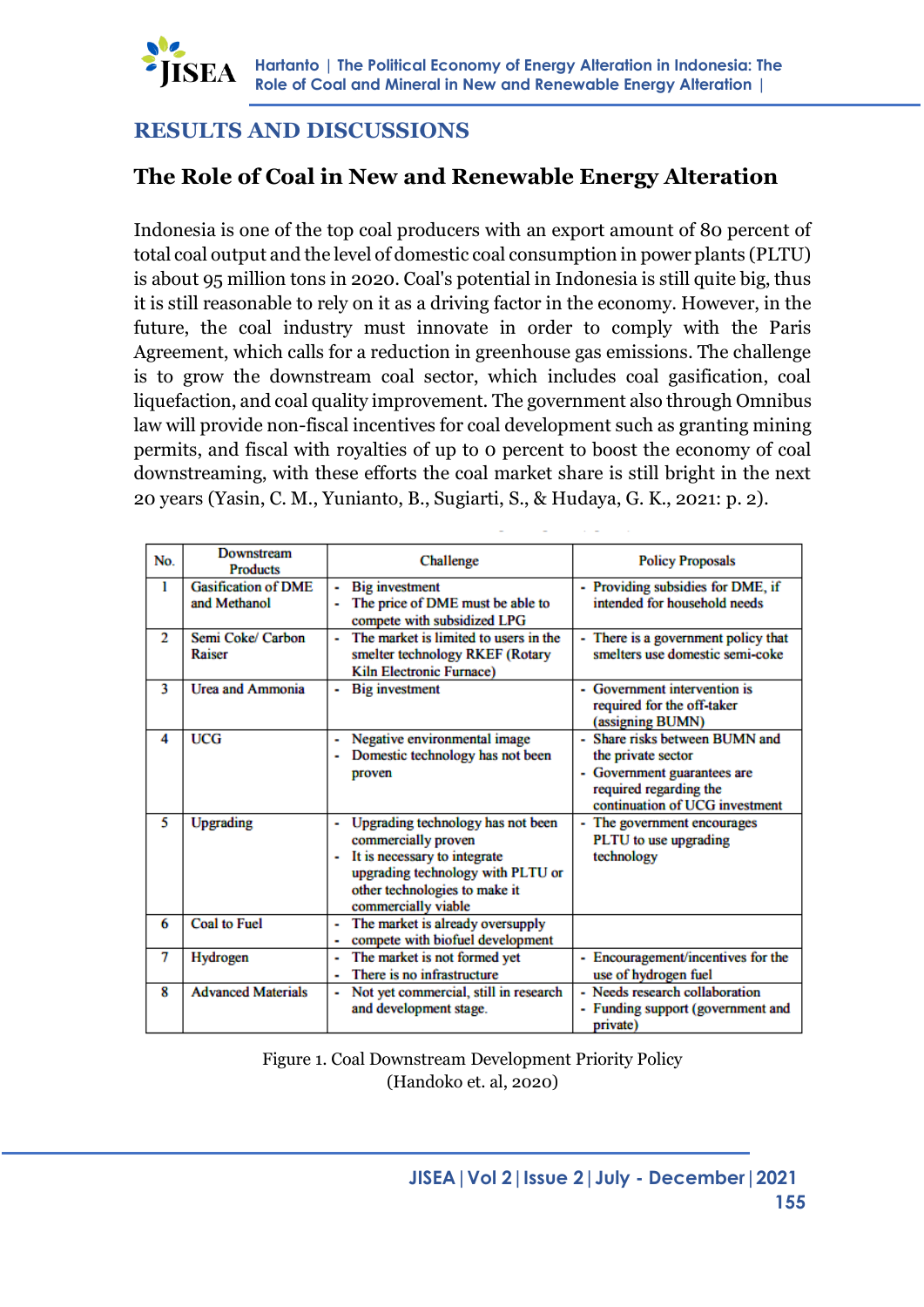

However, from the figure above, the author agrees that if the government immediately leads the process towards renewable energy alteration so that the interests of all parties, including coal business actors, can be accommodated properly. Of course, to prepare for energy alteration, Indonesia also needs to map the affected industries, regions and communities so that they do not cause a significant economic contraction. I would like to recommend the government to adopt three strategies to reduce the impact of energy alteration. First, conduct a moratorium on the construction of electric steam power plant to reduce the potential for abandoned assets and also to increase the space for the renewable energy mix. Second, electric steam power plants that are still operating and economical need to retrofit, namely to make development more relevant, and more flexible for renewable energy. Third, evaluate the efficiency and preparedness of the electrical system, as well as renewable energy replacement technologies, while planning the acceleration of electric steam power plant shutdown (coal-phase out). For the coal industry, of course, business diversification to a more sustainable and sunrise industry is needed to maintain and improve the company's competitiveness in the medium and long term.

# **The Role of Minerals (Nickel) in New and Renewable Energy Alteration**

Nickel is now a hot topic of conversation around the world. Being an important component in the production of electric vehicle batteries, nickel is a driver of change in energy use. It is estimated that there were 3,269,671 electric vehicles in the global electric vehicle market in 2019 and the number will reach 26,951,318 units by 2030. The higher demand for electric vehicles will automatically make the electric vehicle industry one of the most popular. Therefore, nickel as an important component will be the target of countries in the world (Indonesian Investment Coordinating Board, 2022).

Indonesia will participate in welcoming the electric vehicle trend by promoting energy-efficient cars and accelerating the production of electric vehicle batteries. Presidential Regulation Number 55 of 2019 concerning the Acceleration of the Battery Electric Vehicle Program (Battery Electric Vehicle) for Road Transportation supports the acceleration of production. Based on data compiled by Investor Daily, the Ministry of Industry's website mentions the target number of electric cars in Indonesia. The number of electric cars is targeted to reach 400,000 units by 2025, then increase to 5.7 million units by 2035 (Mailinda Eka Yuniza & I Wayan Bhayu Eka Pratama & Rahmah Candrika Ramadhaniati, 2021: p. 435).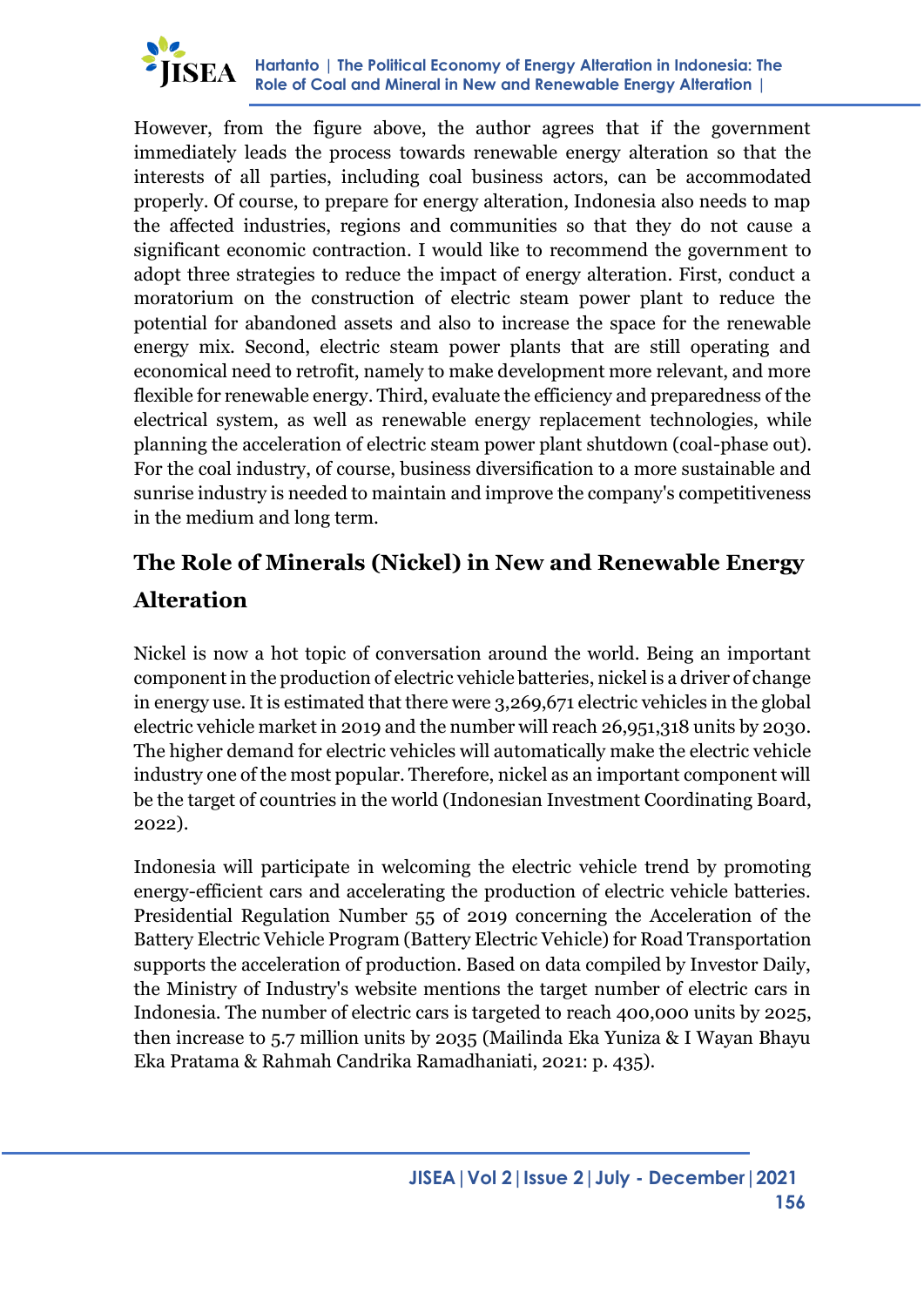

**Hartanto | The Political Economy of Energy Alteration in Indonesia: The Role of Coal and Mineral in New and Renewable Energy Alteration |** 



Figure 2. Major Producing Countries of Selected Minerals, 2019 and 2025 (International Energy Agency, 2021: p. 145)

From the figure above, Indonesia has tremendous local resource potential to be at the forefront of the development of the rechargeable battery industry with the strength of local resources. Almost all the main materials for the development of the rechargeable battery industry, except lithium, to support electric cars and new and renewable energy (EBT) are in our country. Synergy between the Ministry of Energy and Mineral Resources (MEMR), and the Ministry of Industry is a necessary thing to do. These two ministries have the power to determine policy directions as well as direct access to the regulation of natural resources and the industrialization of local natural resources for the benefit of the state. Whether we realize it or not, the successful development of the rechargeable battery industry with the power of local resources will have a significant chain effect. Some of these chain effects include the growing growth of interrelated industries, the creation of added value for minerals, as well as cutting imports of fuel oil so that the trillions of rupiah of saved state funds can be used for more urgent matters (World Economic Forum, 2019: p. 16).

In addition, the creation of new jobs, and several other effects related to the independence and sovereignty of the nation. It is time for the Ministry of Energy and Mineral Resources to create a more holistic management of the exploitation and processing of nickel resources. Downstream nickel resources are not solely focused on processing with pyrometallurgical technology which produces ferronickel and NPI (nickel pig iron) as well as nickel matte. Ferronickel and NPI are basic materials for the stainless steel industry, while nickel matte is further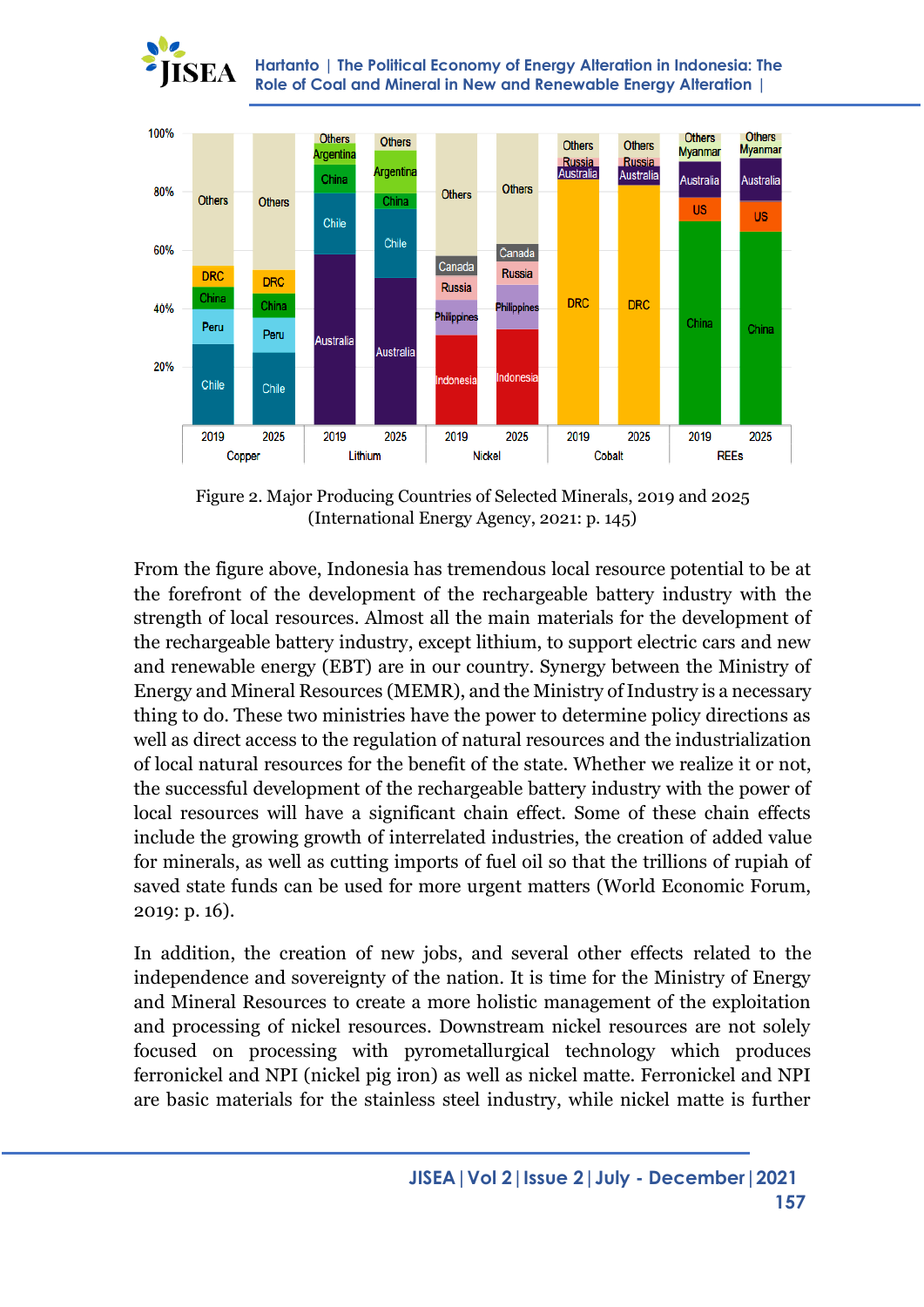

processed for other derivative products. This technology tends to only process saprolite nickel ore which has a smaller portion than limonite (Tian, H., Pan, J., Zhu, D., Yang, C., Guo, Z., & Xue, Y., 2020: p. 2579).

Another type of technology, namely hydrometallurgical technology, can be used to process limonite and produce relevant products to support the battery industry. In contrast to pyrometallurgical technology, hydrometallurgical technology can produce cobalt as a by-product of higher value in addition to nickel in various variants as the main product. Ministry of Energy and Mineral Resources needs to create a new governance in the form of limiting the downstreaming of saprolite as well as encouraging the downstreaming of limonite (International Energy Agency, 2021: p. 145).

In fact, almost all smelters in Indonesia produce ferronickel, NPI and nickel matte from saprolite. There is not a single limonite downstream that is running commercially. Saprolite nickel ore is exploited in massive quantities (71.2 million WMT/year in 2021), while limonite nickel ore is only used as cover for ex-mining areas. Whereas the cobalt element which is also needed for raw material for rechargeable batteries is mostly found in limonite (International Energy Agency, 2021: p. 146).

Pyrometallurgical technology has limitations in extracting cobalt in ores. Meanwhile, hydrometallurgical technology has the advantage of extracting almost all precious metals in ores, especially nickel and cobalt. The hydrometallurgical technology has also resulted in adjustable product variants in the form of sulfate or hydroxide compounds of nickel and cobalt. These two types of compounds are indispensable as raw materials for the rechargeable battery industry. The application of hydrometallurgical technology has a direct correlation with the development of the rechargeable battery industry. Another thing that is more strategic is the conservation of nickel ore reserves. However, the massive exploitation of the saprolite nickel ore will one day come to a close. Moreover, nickel ore is a natural resource that cannot be renewed (Tian, H., Pan, J., Zhu, D., Yang, C., Guo, Z., & Xue, Y., 2020: p. 2578).

The policy of relaxing nickel ore exports from the Ministry of Energy and Mineral Resources for several companies building smelters must be limited and ended until January 2021 only. After that the export of nickel ore in any form must be stopped. The Ministry of Energy and Mineral Resources should review a policy in the form of incentives for companies that will develop and process limonite ore with hydrometallurgical technology to be submitted to the relevant ministries and agencies. This does not mean that the application of pyrometallurgical technology is not important, but the population and capacity of smelters that use this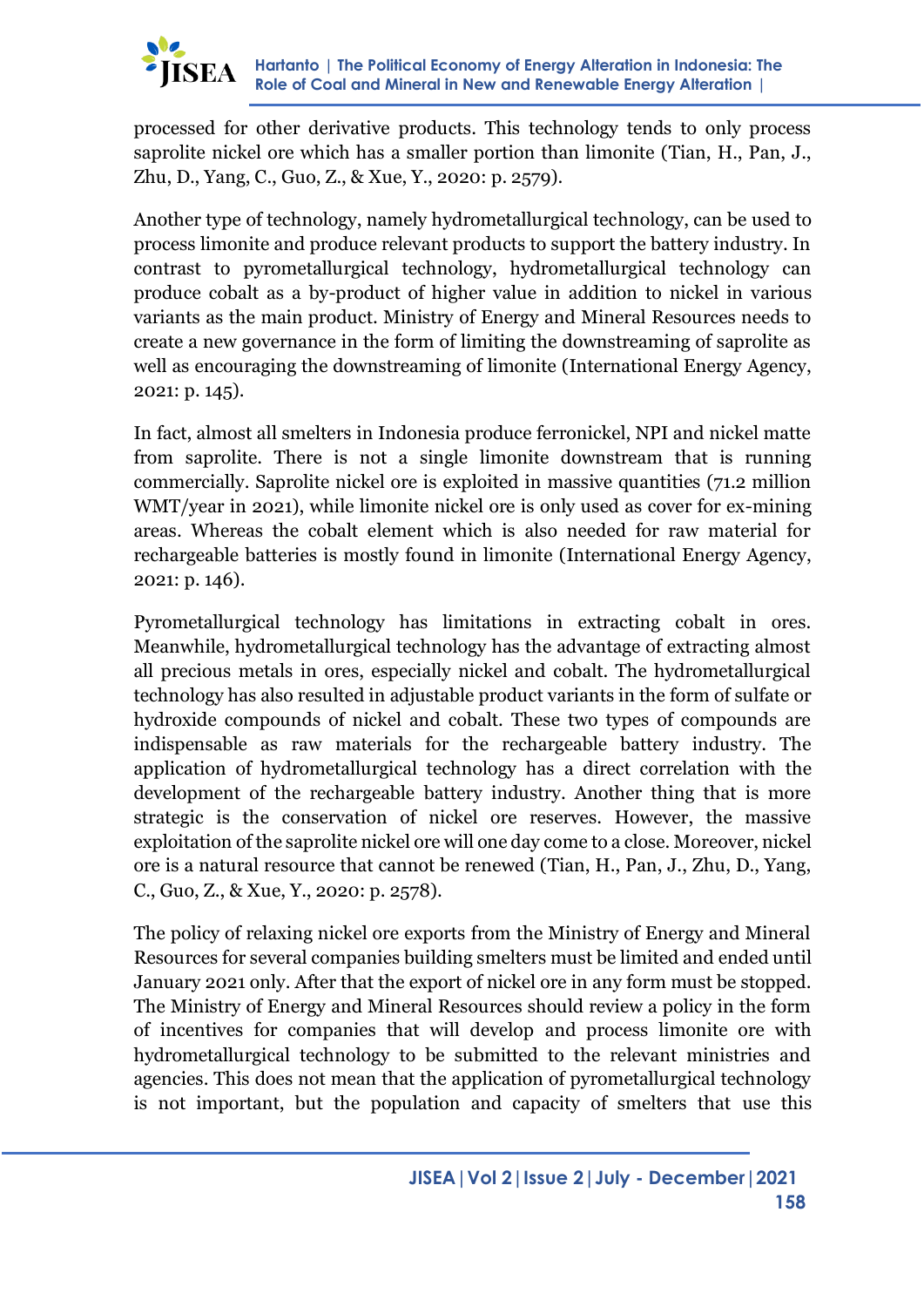

technology are already very massive. It is considered more than enough and it is time to limit it because it is almost close to saturation point (Gunawan, A., & Nadir, N., 2022: p. 409).

In addition, pyrometallurgical technology does not have a direct correlation with the development of the rechargeable battery industry which has more strategic value. This rechargeable battery industry will support the nation's independence for the development of electric cars, electronics industry, EBT as well as encourage energy sovereignty in the future. The synergy between the Ministry of Energy and Mineral Resources and the Ministry of Industry and other relevant ministries needs to be improved. The exploration, exploitation and processing of nickel ore into semi-finished products is the domain of the Ministry of Energy and Mineral Resources. Meanwhile, further processing into other downstream products, including for the rechargeable battery industry, is the domain of the Ministry of Industry (National Energy Council, 2019: p. 16).

This includes the used battery recycling industry, because if the battery life cycle has been exceeded, the battery will become a serious waste. Such concerns can be dismissed because the battery can be recycled. As stated in the automotive industry roadmap compiled by the Ministry of Industry, the electric car industry is planned to be realized in 2022. But beforehand, other related industries must be prepared earlier. These industries include the battery industry, PCU (Power Control Unit), electric motors and other similar industries (Mahalana, Aditya, Zifei Yang, and Francisco Posada, 2021: p. 3).

| <b>Document</b>                                                                    | <b>Relevance to EVs</b>                                                                                                                                                                                                                   |  |
|------------------------------------------------------------------------------------|-------------------------------------------------------------------------------------------------------------------------------------------------------------------------------------------------------------------------------------------|--|
| <b>General Plan for Energy (2017)</b>                                              | Uptake targets of 2,200 EVs and hybrid cars (no specification regarding type of hybrid) and<br>2.1 million electric two-wheeler by 2025. <sup>1</sup>                                                                                     |  |
| <b>Presidential Regulation (PR) 55/2019</b><br>on Battery Electric Vehicles (BEVs) | Launched in 2019 with the goal of accelerating the uptake of BEVs, but with no quantified<br>target <sup>2,3</sup>                                                                                                                        |  |
| Ministry of Industry (Mol) automotive<br>production target                         | • Low Carbon Emission Vehicle (LCEV), which includes hybrid vehicles, PHEV, BEV, and<br>FCEV to cover 20% of annual vehicle production by 2025 and 30% in 2035.<br>• Electric two-wheelers production target of 7,700,000 units in 2025.4 |  |
| <b>National Energy Grand Strategy,</b><br><b>Ministry of Energy and Mineral</b>    | The timeline of this strategy is 2020-2040. It includes plans to reduce oil imports and<br>promote electric vehiscle development. EV uptake targets in the strategy are as follow:                                                        |  |
| <b>Resources (MEMR)<sup>5</sup></b>                                                | • 2,195,000 of EVs by 2030 (cumulative number) <sup>6</sup><br>• 13,002,000 of electric two-wheelers by 2030 (cumulative number)                                                                                                          |  |

Notes:

Presidential Regulation, Republic of Indonesia No. 22/2017 on General Energy Plan, 2017, https://www.esdm.go.id/assets/media/content/contentrencana-umum-energi-nasional-ruen.pdf. The General Energy Plan is currently under review and new or revised targets may be included

<sup>2</sup> Presidential Regulation Republic of Indonesia No. 55/2019 on Battery Electric Vehicle, 2019, 2021, https://peraturan.bpk.go.id/Home/Details/116973/ Presidential Regulation Republic or Indonesia No. 55/2019 on Battery Electric Venicle, 2019, 2021, https://peraturan.ppk.go.lo/.html?/Uetalls/ [1997.57]<br>Perpres-no-55-tahun-2019,<br>Although the presidential Regulations does

Vehicle that includes two- and three-wheelers, and four-wheelers. For Indonesia, the share of two-wheelers is significantly higher compared to fourwheelers

4 The Ministry of Industry, Presentation on Promoting Electric Vehicles in Indonesia, presented in Strategy Development Workshop, 29 September 2020. in emiliaty of Energy and Mineral Resources, Press Release National Energy Grand Strategy to Ensure Energy Availability, October 2020, https://www.<br>The Ministry of Energy and Mineral Resources, Press Release National Energ

esdm.go.id/en/media-center/news-archives/national-energy-grand-strategy-to-ensure-energy-availability. The media-center/news-archives/national-energy-grand-strategy-to-ensure-energy-availability.<br>Fresentation by Mr. Hariya Komite Penghapusan Bensin Bertimbel (KPBB), 2 February 2021

Figure 3. National Electric Vehicle Targets Relevant to Two- and Four-Wheelers (Mahalana, Aditya, Zifei Yang, and Francisco Posada, 2021: p. 3)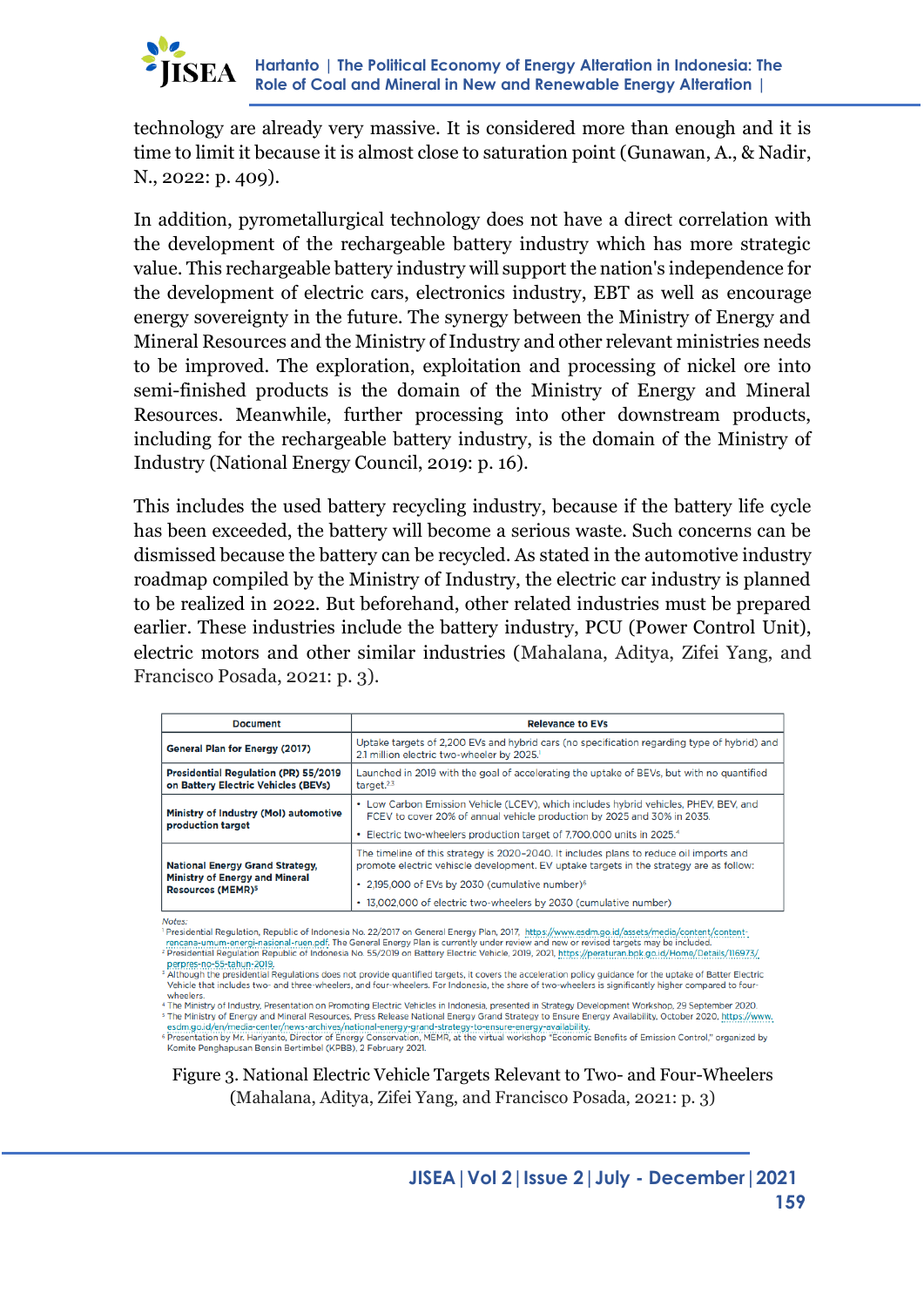

From the figure above, especially for the battery industry, it is closely related to the policies of the Ministry of Energy and Mineral Resources, especially in terms of governance for the use of local natural resources. The battery industry also has a direct correlation with one of the flagship programs of the Ministry of Energy and Mineral Resources in terms of the planned portion of 23% NRE in the national energy mix by 2025. The roadmap at the same time provides its own challenges for investors to get involved. The involvement can be from various related fields according to their respective strategic plans. However, in terms of the process path, the battery and battery material industry presents its own challenges that must be answered. The involvement of investors can start from the development of the hydrometallurgical industry to process limonite nickel ore into a mixture of nickel and cobalt compounds. Then proceed with the refining of these compounds to produce pure nickel and cobalt compounds (usually in the form of sulfate and hydroxide compounds) (Mahalana, Aditya, Zifei Yang, and Francisco Posada, 2021: p. 7).

It does not stop there, the involvement of investors can be continued with the battery material industry with the raw materials for the two core compounds plus several other compounds, including lithium compounds, so that battery material (cathode active material) is produced. This material will be the most important material to be packaged with other materials so as to eventually produce a rechargeable battery with the capacity and specifications as needed. The involvement of investors is a necessity so that the roadmap can be realized. For more than 50 years the management of nickel resources has only focused on the export of nickel ore and semi-finished products. There is no continuation of added value creation. It is time for all stakeholders to think creatively and move forward. It is also time for all components of the nation to work together to maintain the dignity of the nation's sovereignty in the fields of empowering natural resources, technology, energy and creating added value. Otherwise, this nation will forever only be the object of the market. They will only be spectators, not actors.

### **CONCLUSIONS**

In general, a number of prerequisites need to be met to make coal and nickel a transitional element, namely: infrastructure, resources, economic aspects, and national energy policies. To increase the contribution of New and Renewable Energy in the National Energy Mix, there are still a number of problems and challenges, both from the policy and regulatory aspects to support the development of NRE, the aspect of providing accurate data, the financial aspect for developing NRE for private investors, and the aspect of providing technology and infrastructure to support private investment in the NRE sector.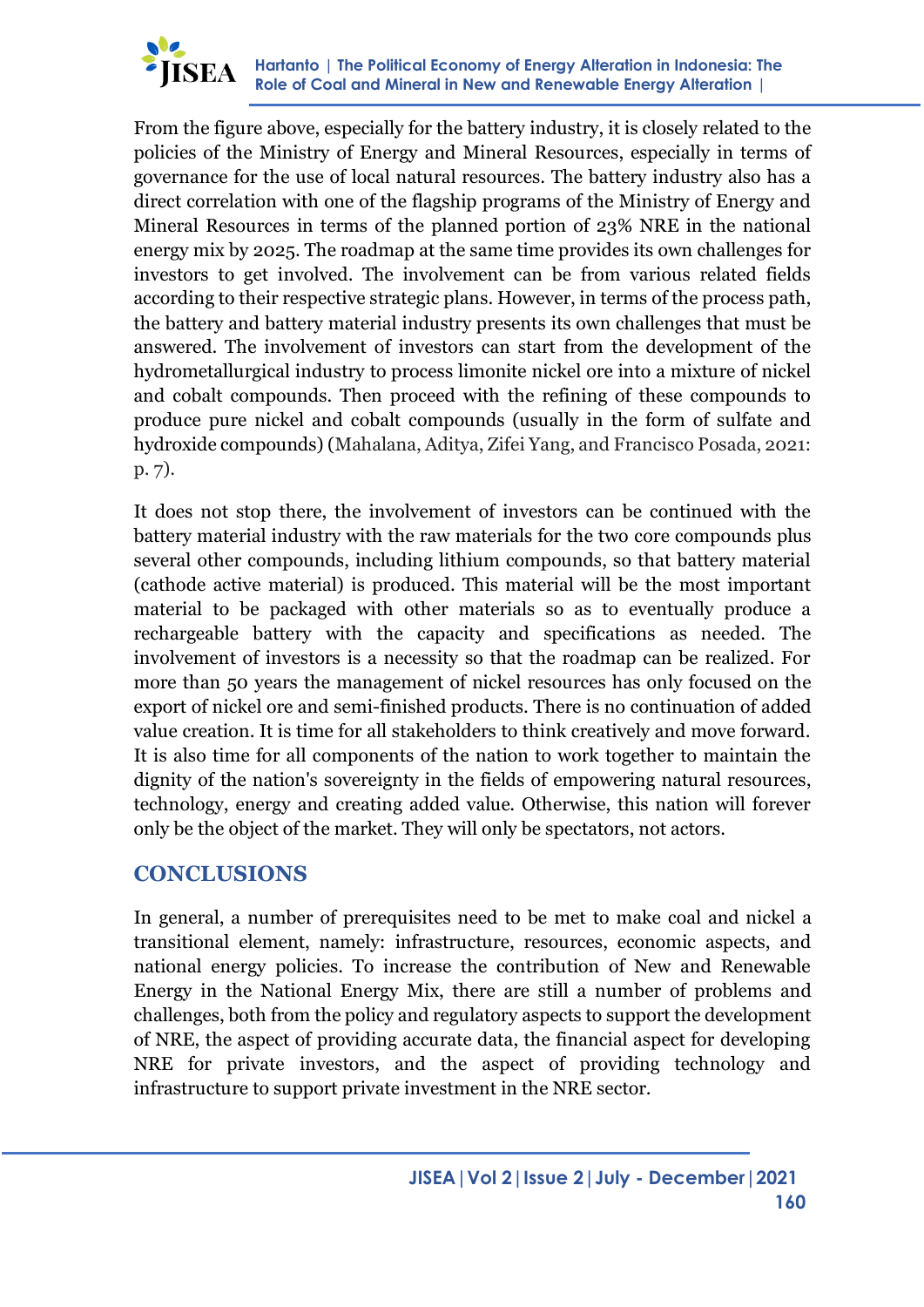

- 1) Aspects of policy and regulation, cross-sectoral policy coordination has not optimally supported the achievement of the target for the contribution of New and Renewable Energy in the National Energy Mix, including those related to the determination of the selling price of renewable energy, licensing issues, and the division of authority between the centre and the regions;
- 2) Aspects of NRE data accuracy, NRE potential data which is generally a reference source for investors is not yet fully up-to-date and accurate so that it is not optimal to support efforts to increase private investment in the NRE sector;
- 3) Incentives and funding aspects, the existing incentive schemes have not been effective in increasing investment in the NRE sector, and the existing funding instruments are not yet effective enough to overcome the difficulties of investors in obtaining access to funding to develop NRE;
- 4) Aspects of research and development, the government's commitment in providing budgetary and non-budgetary support for increasing research and development of investment in the NRE sector still needs to be improved.

To overcome these problems, there are several suggestions for improvement as follows:

- 1) There is a need for proactive and intensive coordination both cross-sectorally with Ministries/Agencies, and a division of authority between the Centre and the Regions regarding the preparation of a strong legal umbrella and policy framework for the development of New and Renewable Energy while still paying attention to the fairness of energy development between regions;
- 2) Reviewing and coordinating the updating of NRE potential data by relevant stakeholders to produce accurate and reliable data, as well as presenting comprehensive initial potential data and limitations to investors through an online platform;
- 3) The government needs to develop new incentive schemes that encourage increased investment and development of NRE infrastructure, such as the provision of interest subsidies, exemption from a *value-added tax* (VAT) on construction services, ease of licensing, and so on;
- 4) Strengthen monitoring and monitoring and evaluation of various NRE development programs which are clarified through implementation rules so that their implementation can run effectively and the results of the monitoring and evaluation can be used as suggestions for continuous improvement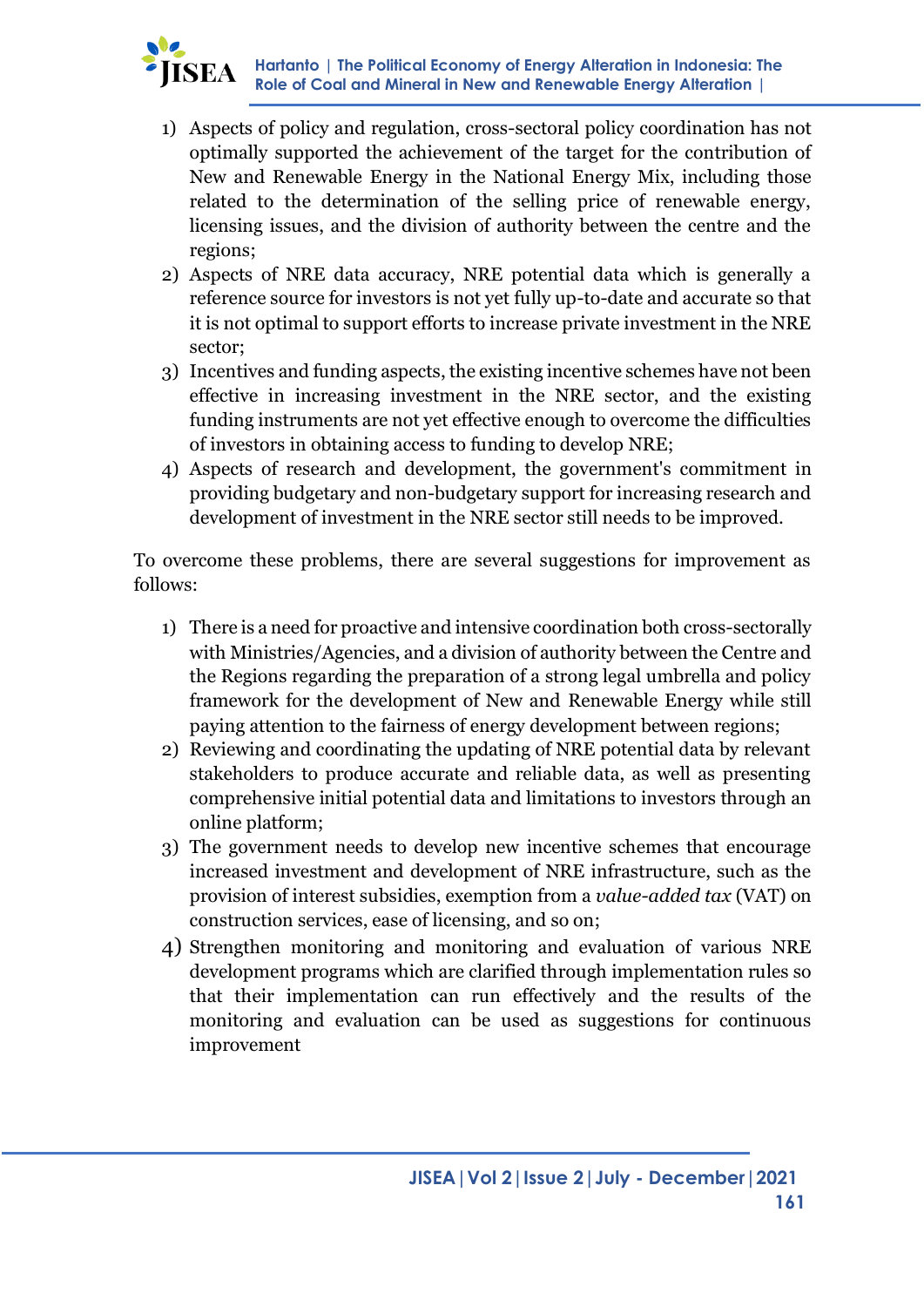

#### **REFERENCES**

- Anderson, Z. R., Kusters, K., McCarthy, J., & Obidzinski, K. (2016). Green growth rhetoric versus reality: Insights from Indonesia. *Global Environmental Change*, 38, 30-40.
- Astuti, T. (2015). The Role of Manufacturing Industrial Activity in The Environmental Pollution in South Sulawesi. *Journal of Economics and Behavioral Studies*, 7(2 (J)), 116-123.
- Berkhout, F., Marcotullio, P., & Hanaoka, T. (2012). Understanding Energy Transition. *Sustain Science* 7, 109 - 111.
- Burke, M. J., & Stephens, J. C. (2018). Political Power and Renewable Energy Futures: A critical review. *Energy Research & Social Science*, 35, 78-93.
- Burke, M. J., & Stephens, J. C. (2017). Energy Democracy: Goals and Policy Instruments for Sociotechnical Transitions. *Energy Research & Social Science*, 33, 35 – 48.
- Edmonds, W. A., & Kennedy, T. D. (2017). *An applied guide to research designs: Quantitative, qualitative, and mixed methods.* California: Sage Publications.
- Gunawan, A., & Nadir, N. (2022). An Analysis of Export Restriction Policies for Indonesian Nickel: Strengthening Indonesia's Opportunities from the European Union's Lawsuit Regarding Export Restrictions for Nickel. *Legal Brief*, *11*(2), 408-418.
- Handoko S, Huda M, Suseno T, Lucia A, Kurniawan M, Widiastuti P, Hasudungan H W V, Umar D F, Suganal, Monika I, Hudaya G K, Phiciato, Ryanda S, Yunianto B, Herlina L, Setiawan D I, Herizal, Yoediartini D, Muhammad, Fuad, Anugrah R I, Sismartono D, Akbar W A, Rosmayanti L, Ghifari F, Aziz, Lubad M, Andriani Y, Sihombing A L, Irawan C, Sirait J K, Usman and Kusnawan. (2020). *Mengolah Lebih Batubara Untuk Indonesia Maju.*  Jakarta: Badan Penelitian dan Pengembangan, Kementerian Energi dan Sumber Daya Mineral.
- Indonesian Investment Coordinating Board. (2022) *Nickel for Live*, at [https://www.bkpm.go.id/en/publication/detail/news/nickel-for-life.](https://www.bkpm.go.id/en/publication/detail/news/nickel-for-life)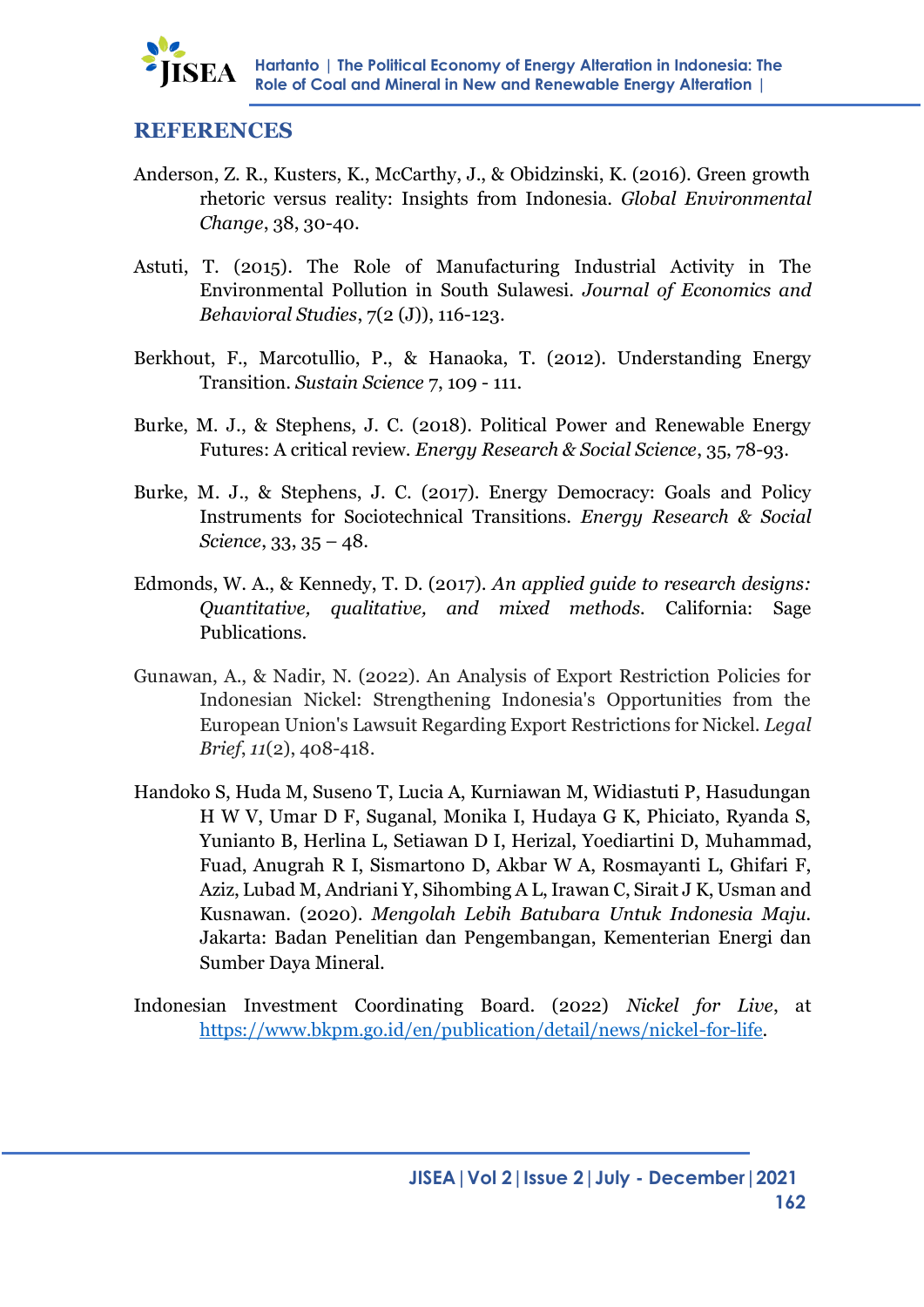- International Energy Agency. (2021). The Role of Critical Minerals in Clean Energy Transitions. *World Energy Outlook Special Report*. Paris, France: International Energy Agency
- Kern, F. & Markard, J. (2016). Analysing Energy Transitions: Combining Insights from Transition Studies and International Political Economy in Van de Graaf, T., Sovacool, B. K., Ghosh, A., Kern, F., and Klare, M. T., (eds). *The Palgrave Handbook of the International Political Economy of Energy*. London: Palgrave Macmillan (pp. 291 – 318).
- Khan, H., Khan, I., & Binh, T. T. (2020). The Heterogeneity of Renewable Energy Consumption, Carbon Emission and Financial Development in the Globe: a Panel Quantile Regression Approach. *Energy Reports*, *6*, 859-867.
- Li, Francis. G. N., Trutnevyte, E. and Strachan, N. (2015). A review of Sociotechnical Energy Alteration (STEA) Models. *Technological Forecasting and Social Change*, 100, 290 - 305.
- Mahalana, Aditya, Zifei Yang, and Francisco Posada. (2021). Indonesia Transport Electrification Strategy. *Working Paper* International Council on Clean Transportation *No. 2021-36*, 1-21.
- Mailinda Eka Yuniza & I Wayan Bhayu Eka Pratama & Rahmah Candrika Ramadhaniati. (2021). "Indonesia's Incentive Policies on Electric Vehicles: The Questionable Effort from the Government," *International Journal of Energy Economics and Policy*, vol. 11(5), pages 434-440.
- National Energy Council (2019). *Indonesia Energy Outlook 2019*. Jakarta: Sekretaris Jenderal Dewan Energi Nasional
- Pertamina Energy Institute. (2020). *Pertamina Energy Outlook 2020*. Jakarta: Pertamina Energy Institute.
- Rozali, R., Mostavan, A., & Albright, S. (1993). Sustainable Development in Indonesia: a Renewable Energy Perspective. *Renewable Energy*, *3* (2-3), 173-174.
- Sovacool, B. K. (2016). How Long Will It Take? Conceptualizing The Temporal Dynamics of Energy Transition. *Energy Research & Social Science*, 13, 202  $-215.$
- Sritrisniawati, S. E., Agmulia, A. A., & Gravitiani, E. (2022). Empirical Study on Energy Consumption, Carbon Footprint, and Economic Growth in